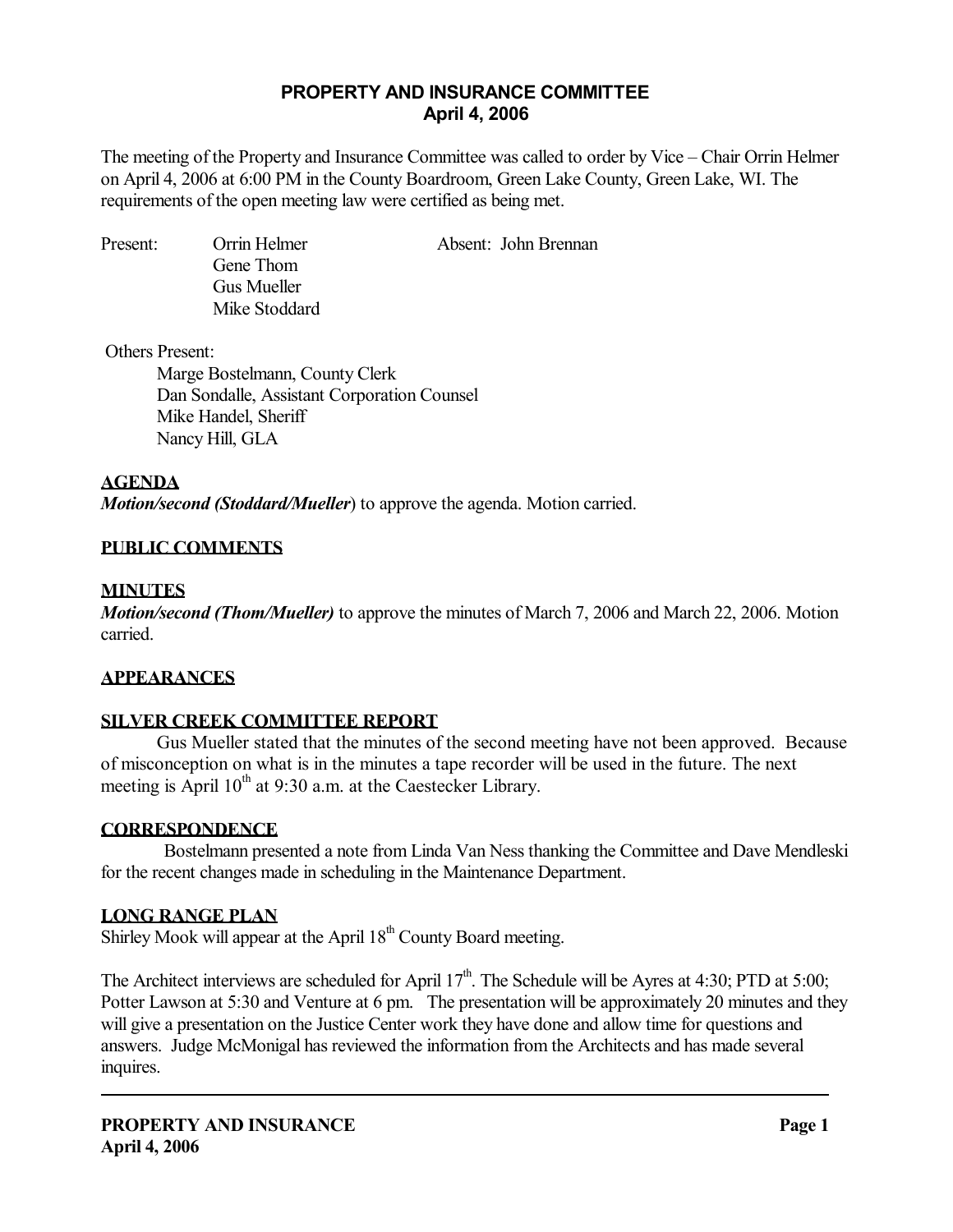#### **PHONE SYSTEM UPDATE**

**Change Order:** Bostelmann presented a change order for the phone system in the amount of \$2,800. The change order represents additional hardware and upgrades to the system. *Motion/second(Thom/Stoddard)* to approve the change order. Motion carried.

**Purchase of Software:** Bostelmann presented information on the accounting package to be able to report on the calls made on each telephone and give her office the ability to divide the phone charge by department and charge back those departments that receive reimbursements from the state and federal government.

*Motion/second(Thom/Stoddard)* to approve the purchase of the software. Motion carried.

# **PURCHASE REQUESTS Judicial Law**  Motor for big boat Mercury Marine \$8,447.00 – recommended Shoreline \$13,890.00 **IT**  UPS Technology Resource Adv \$1,848.00 Office Max  $$1,638.99$  – recommended Overland Power Loader Tech Depot \$7,448.72 – recommended Office Max \$7,708.60 APC AP5015 KMM Tech Depot \$1,150.00 – recommended Rack mount Keyboard/monitor/mouse Technology Resource \$1,229.00

*Motion/second (Mueller/Stoddard)* to approve the purchases as recommended by the governing committees. Motion carried.

## **WELL LEASE TO CITY OF GREEN LAKE**

 Sondalle stated that he has a conflict and can not participate in the discussion. Bostelmann will find out when the well would need to be abandoned and if it would have to be filled. Helmer stated that if the County had to give the city the right of first refusal for 100 feet around the well this would cut the property and make it less desirable. This will be put on the agenda on the  $17<sup>th</sup>$ .

## **LEASE AGREEMENT FOR COUNTY**

Bostelmann stated that Dean Sales would like to rent the County A property again this year. The rental agreement has been drafted and reviewed by Corporation Counsel. *Motion/second(Thom/Stoddard)* to approve and sign the rental agreement. Motion carried.

# **AIR QUALITY IN SHERIFF'S OFFICE**

 EMC has put monitoring devices in the dispatch office for a week and will be testing the samples.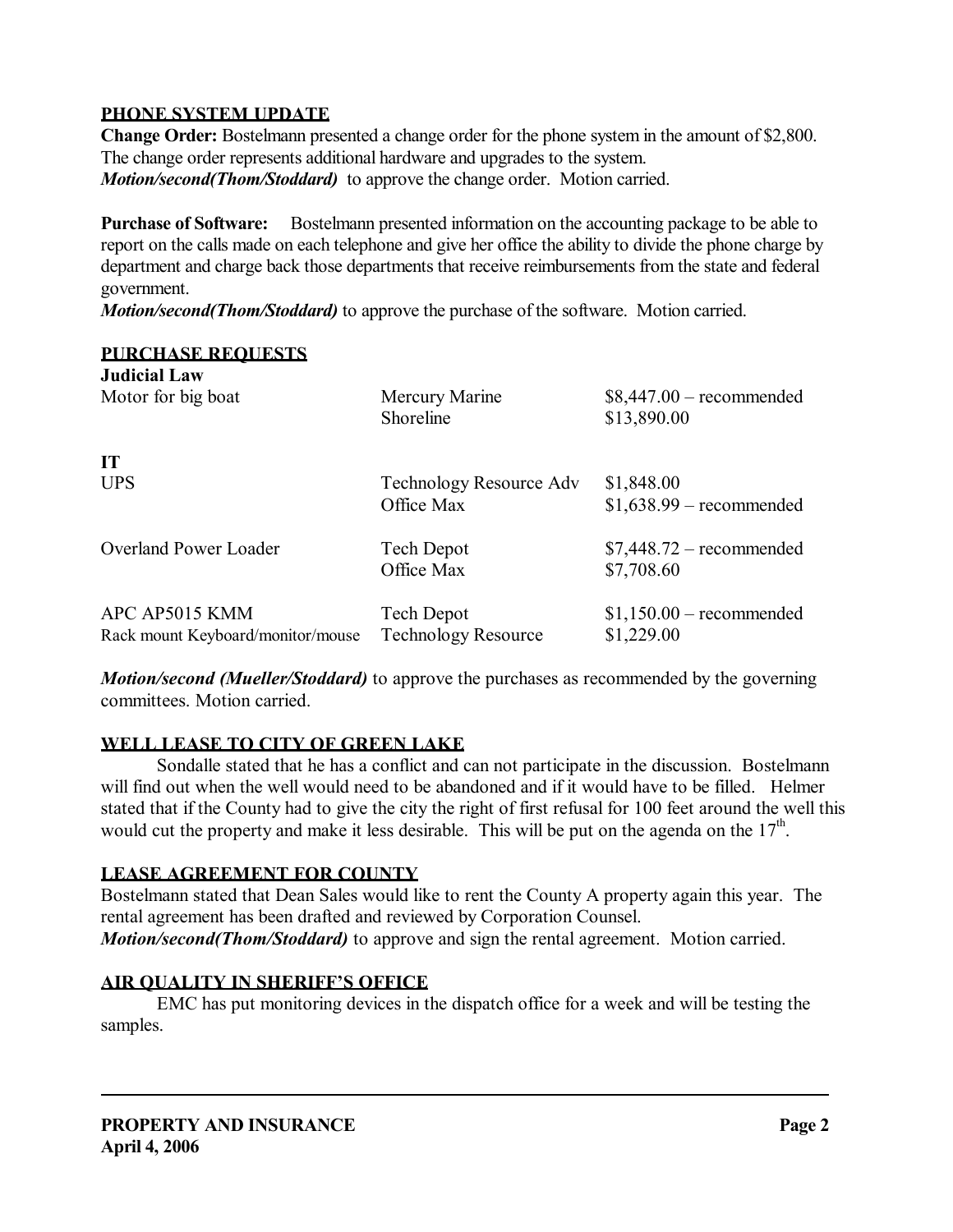## **USE OF COUNTY PROPERTY**

Tammy Duve, Green Lake County 4-H is would like to use:

- The horse ring on May 13 2006 from 9:30 a.m to 12:30 p.m.
- The paved area on the Highway Grounds on April 23 & 30, May 7 & 21, June 4, 11 & 25, July 9,16,23, & 30 and August 1 from 5:00 to 9:00 pm for dog obedience training.

*Motion/second (Stoddard/Mueller)* to approve the uses of the Highway Grounds as requested. Motion carried.

# **RESOLUTIONS/ORDINANCES** None

#### **VOUCHERS**

 Vouchers were presented for Purchasing in the amount of \$6,990.10 and for the Maintenance Department in the amount of \$6,880.81

*Motion/second (Stoddard/Mueller)* to approve the Maintenance and Purchasing vouchers as presented. Motion carried.

An invoice from Kinas Excavation for \$19,791.25 has been received for the removal of the Manchester Dam. Bostelmann will ask the auditor on how to set up an account number for the payment.

*Motion/second(Stoddard/Mueller)* to approve the invoice from Kinas Excavating for \$19,791.25. Discussion: Helmer stated that the removal of the Dam has caused sediment to move down the river and residents down river are not happy. Motion carried.

# **MAINTENANCE REPORT**

Air Quality Testing in Dispatch: Bill Freeman from EMC will be here on Thursday March 30<sup>th</sup> to take air samples from the dispatch office. He said that he will leave the monitor in the office for one week.

**Departmental Radios:** The radios are in use and they are working out well.

**Shifts:** The 2 shifts seem to be working out well.

**Rebate for heating system traps:** The rebate for the heating system traps has been turned in. Mike from Brewer's said it takes quite awhile for the rebate to come.

## **CLERKS REPORT**

The report was related to agenda items.

Bostelmann explained that the Personnel Committee referred a request by employees to use the fitness equipment on the  $3<sup>rd</sup>$  floor to the P&I Committee. Discussion was held on the liability and the security of the area.

*Motion/second(Stoddard/Thom)* to deny the request based on liability and security reasons. Motion carried.